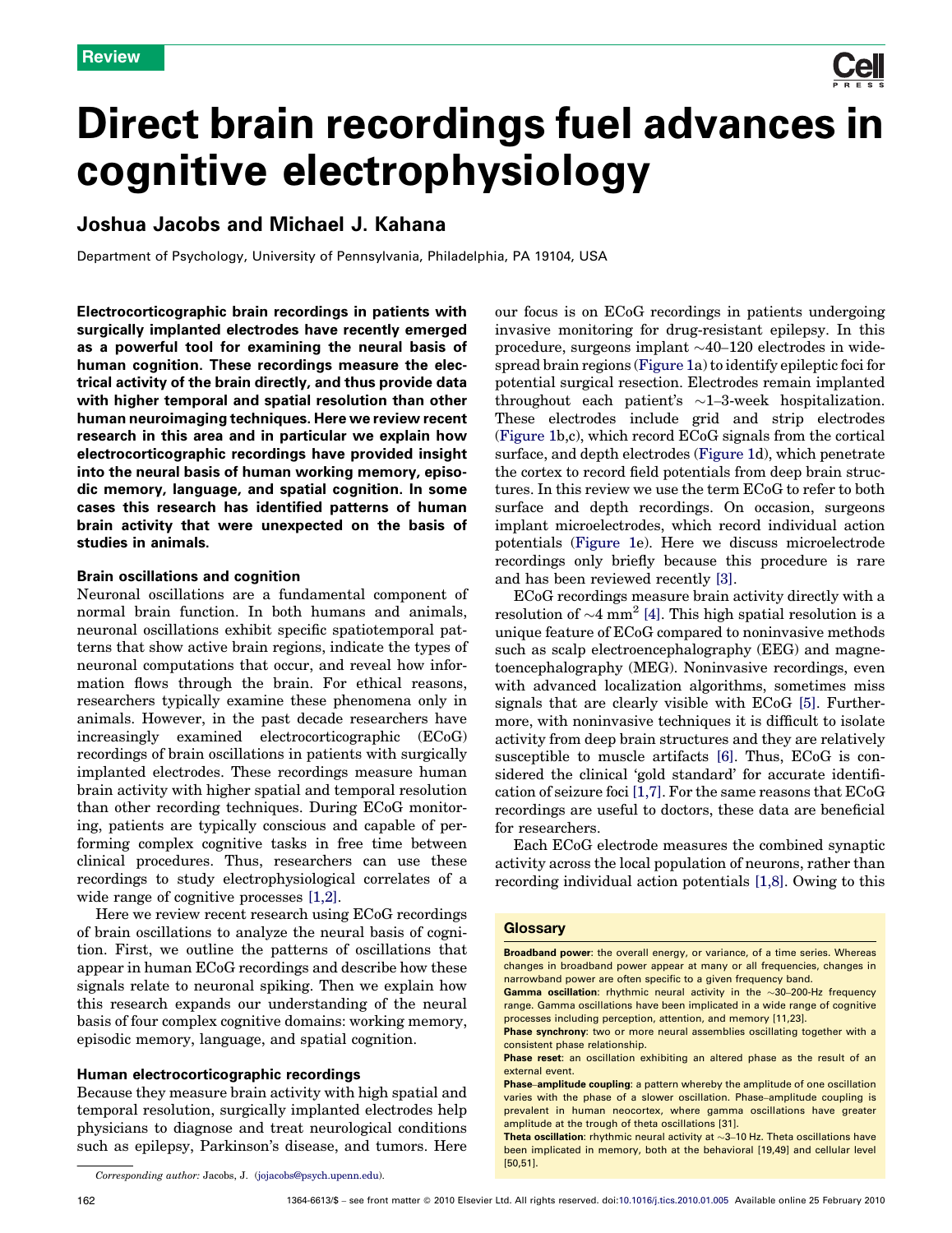<span id="page-1-0"></span>

Figure 1. Performing electrocorticographic recordings in humans. (a) MRI image of one patient's brain with the locations of implanted ECoG electrodes indicated by white dots. Modified, with permission, from Ref. [\[56\]](#page-8-0). (b) Illustration of an 8 x 8 electrode grid; gray shading indicates the conductive surfaces of the electrodes (illustrations not to scale). (c) Illustration of an 8-electrode strip. (d) Depth electrode with eight contacts. (e) Depth electrode with microwires extending from the tip to record action potentials (marked by the arrow). (f) Recording of ECoG activity from the right temporal gyrus and (g) corresponding power spectrum, which shows that this trace exhibits a robust theta oscillation.

aggregation, ECoG recordings measure the electrical activity synchronized across these neurons, which often includes oscillations. Neuronal oscillations appear as sinusoidal changes over time in the voltage observed from an electrode (Figure 1f,g). They appear at frequencies from  $< 0.1$  to 500 Hz and are visible at multiple spatial scales, from scalp EEG to intracellular recordings. Researchers believe that oscillations play a critical role in large-scale neuronal computations. When an individual neuron oscillates, it undergoes rhythmic variations in its level of excitability [\[9\].](#page-7-0) Animal recordings and computational models indicate that oscillations facilitate communication in large neuronal networks because they cause groups of neurons to become excited synchronously to form new functional networks [\[10,11\].](#page-7-0) In general, slower oscillations synchronize large neuron groups across broad brain regions and faster oscillations coordinate smaller, localized neuronal assemblies [\[12\]](#page-7-0). However, sometimes relatively fast oscillations synchronize widely separated brain regions [\[13,14\]](#page-7-0). Although oscillations at different frequencies and regions are often caused by distinct physiological mechanisms [\[12\],](#page-7-0) interneurons typically play a critical role [\[15,16\]](#page-7-0). Thus, the appearance of an oscillation in an ECoG recording generally indicates that nearby interneurons are especially active [\[8\]](#page-7-0) and firing synchronously [\[17\].](#page-7-0)

Studies in animals have shown that neuronal oscillations have a number of interesting functional properties. In general, the presence of an oscillation indicates that neurons in a region have an increased level of spiking relative to the baseline [\[9\].](#page-7-0) When groups of neurons oscillate together synchronously, they are more effectively able to communicate with each other [\[10,11\].](#page-7-0) Furthermore, oscillations underlie phase coding, a phenomenon in which neurons encode information, such as spatial location [\[18\]](#page-7-0), by varying the phase of an oscillation when they spike [\[9\]](#page-7-0).

To characterize the oscillatory brain patterns that support human cognitive processes, researchers measured the

amplitude of oscillations in ECoG recordings throughout cognitive tasks. This research revealed that oscillations at various frequencies change in amplitude according to task demands. For example, during memory tasks the amplitude of theta oscillations increases in widespread cortical regions [\[19,20\].](#page-7-0) This is consistent with research in animals that implicates theta in synaptic plasticity [\[21\]](#page-8-0). Behaviorrelated amplitude changes are also common in the gamma band. During motor and sensory processing, there is a focal increase in the amplitude of gamma activity in the neocortical region that corresponds to the body part that performs a movement or feels a percept [\[1\].](#page-7-0) Attention also plays a critical role in modulating the amplitude of brain oscillations. ECoG recordings from non-human primates and subsequent work in humans revealed that if a presented stimulus is attended, the resulting gamma oscillations have different properties – most notably, a larger amplitude – compared with the oscillations that appear after presentation of stimuli that are ignored [\[9,11,22](#page-7-0)–26]. As described below, attention also modulates the amplitude of oscillations related to other cognitive processes beyond perception.

In addition to amplitude, researchers also examined the relation between the phase of ECoG oscillations and the timing of behavioral events. A common oscillatory phenomenon is a phase reset, in which an oscillation changes its timing to exhibit a particular phase (e.g., a peak) after an external event [\[27\]](#page-8-0). Besides direct measurement of phase, a different technique for analyzing the temporal relation between ECoG activity and behavior is to compute an event-related potential (ERP). This involves computing the mean ECoG voltage at each time point after a stimulus. Although the ERP technique is designed to measure evoked ECoG waveforms rather than true oscillations, ERPs also measure oscillatory phase resets and thus sometimes it is difficult to distinguish between these phenomena [\[28,29\].](#page-8-0) In this review we emphasize research findings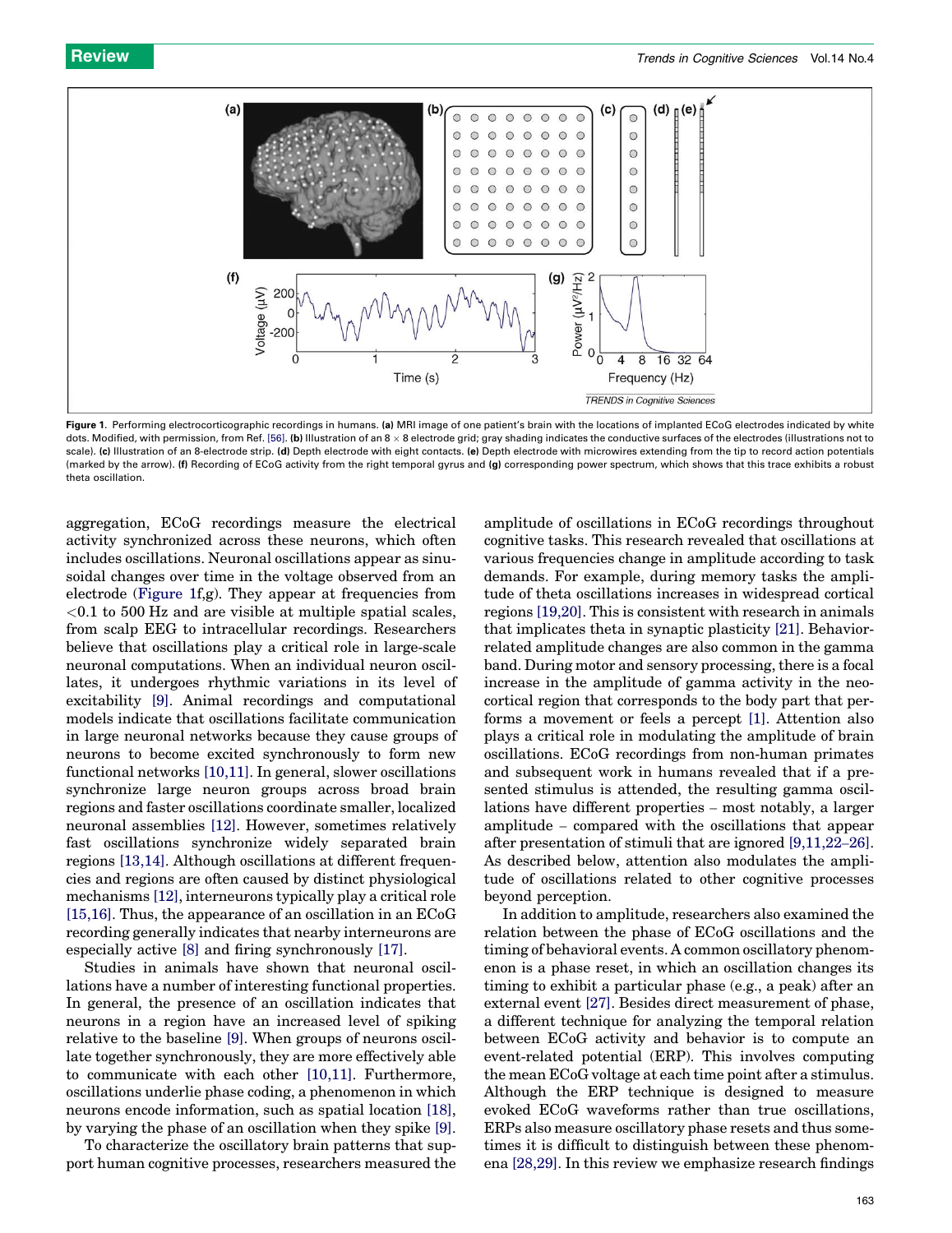#### <span id="page-2-0"></span>Box 1. Oscillatory activity and neuronal spiking

Some epilepsy patients undergoing intracranial monitoring are implanted with special depth electrodes that have microwires extending from their tips [\(Figure 1](#page-1-0)e). These microwires record single-neuron action potentials, which allows researchers to examine the relation between neuronal spiking and simultaneous brain oscillations.

Research in animals has shown that brain oscillations provide a neuronal timing signal that allows neurons to encode information by spiking at a particular phase of an oscillation – a phenomenon called phase coding [\[9,18\]](#page-7-0). To examine the prevalence and properties of phase coding in humans, one recent study examined how neurons in widespread regions varied their instantaneous firing rate according to the phase of ongoing oscillations [\[30\].](#page-8-0) This work revealed that many neurons were phase locked to oscillations, a phenomenon in which they increased their firing rate at a particular phase of these oscillations. Figure Ia shows the activity of a neuron that exhibits this phenomenon by spiking just before the peak of the theta oscillation. The properties of neuronal phase locking varied between high- and low-frequency oscillations. Neurons phase locked to oscillations at frequencies slower than 10 Hz had various preferred phases, whereas neurons phase locked to oscillations faster than 10 Hz had preferred phases near the oscillation trough. This indicates that oscillations faster than  ${\sim}$ 10 Hz reveal specific times (the trough of the oscillation) when many neurons are active, whereas slower oscillations cannot predict population spike times with this level of precision.

A different set of studies examined the relation between the rate of neuronal spiking and the amplitude of oscillatory activity. In some cases, the neuronal firing rate is well predicted by the amplitude of simultaneous oscillations (Figure Ib). However, the details of this relation vary dramatically according to the oscillation and brain region being examined. Oscillations at high frequencies (>10 Hz) in sensory cortex correlate positively with neuronal spiking [\[17\]](#page-7-0) and a similar, but weaker, pattern appears in hippocampus [\[45\]](#page-8-0). By contrast, low-frequency oscillations exhibit varied correlations with singleneuron spiking. In neocortex, theta- and alpha-band oscillatory power is negatively correlated with neuronal spiking [\[17\],](#page-7-0) but in hippocampus these oscillations do not correlate with spiking rate [\[45\]](#page-8-0). Overall, this work shows that ECoG recordings provide a temporally precise indication of neuronal spiking, which may complement techniques such as fMRI that measure neuronal activity with less precision [\[8,17,47\]](#page-7-0).



Figure I. Relation between oscillatory brain activity and neuronal spiking. (a) Activity of a neuron from the right superior temporal gyrus that spiked just before the peak of the oscillation. Left panel, average local-field potential (LFP) computed relative to each spike. Middle panel, z score from a Rayleigh test, which measured LFP phase uniformity at the time of each spike, as a function of frequency and time offset. White x indicates the frequency of peak phase locking. Right panel, firing rate of this cell as a function of instantaneous theta phase at the frequency of peak phase locking. Adapted, with permission, from Ref. [\[30\]](#page-8-0). (b) Activity of a neuron from one patient's auditory cortex for which spiking was tightly coupled to the amplitude of simultaneous gamma oscillations (r=0.84). Ticks in the top row indicate individual action potentials. The middle row depicts the LFP signal filtered to include only frequencies below 130 Hz. The bottom row indicates LFP gamma power (black) and the neuronal firing rate (blue), showing that these two measures are closely related. Adapted, with permission, from Ref. [\[17\]](#page-7-0).

concerning oscillations rather than ERPs because more is known about how oscillations relate to the activities of individual neurons [\[8,17,30\].](#page-7-0)

Early ECoG work focused on measures of amplitude and phase that were separately computed at each frequency and electrode. However, it soon became evident that the neural patterns that support cognition also involve complex interactions between oscillations at different frequencies and brain regions. One of these phenomena is phase–amplitude coupling [31–[33\]](#page-8-0), in which the amplitude of a fast oscillation varies with the phase of a slower oscillation. In addition, human ECoG data, like animal recordings, exhibit phase synchrony between oscillations at different sites [34–[36\]](#page-8-0). Phase–amplitude coupling and phase synchrony have important roles in various cognitive processes, including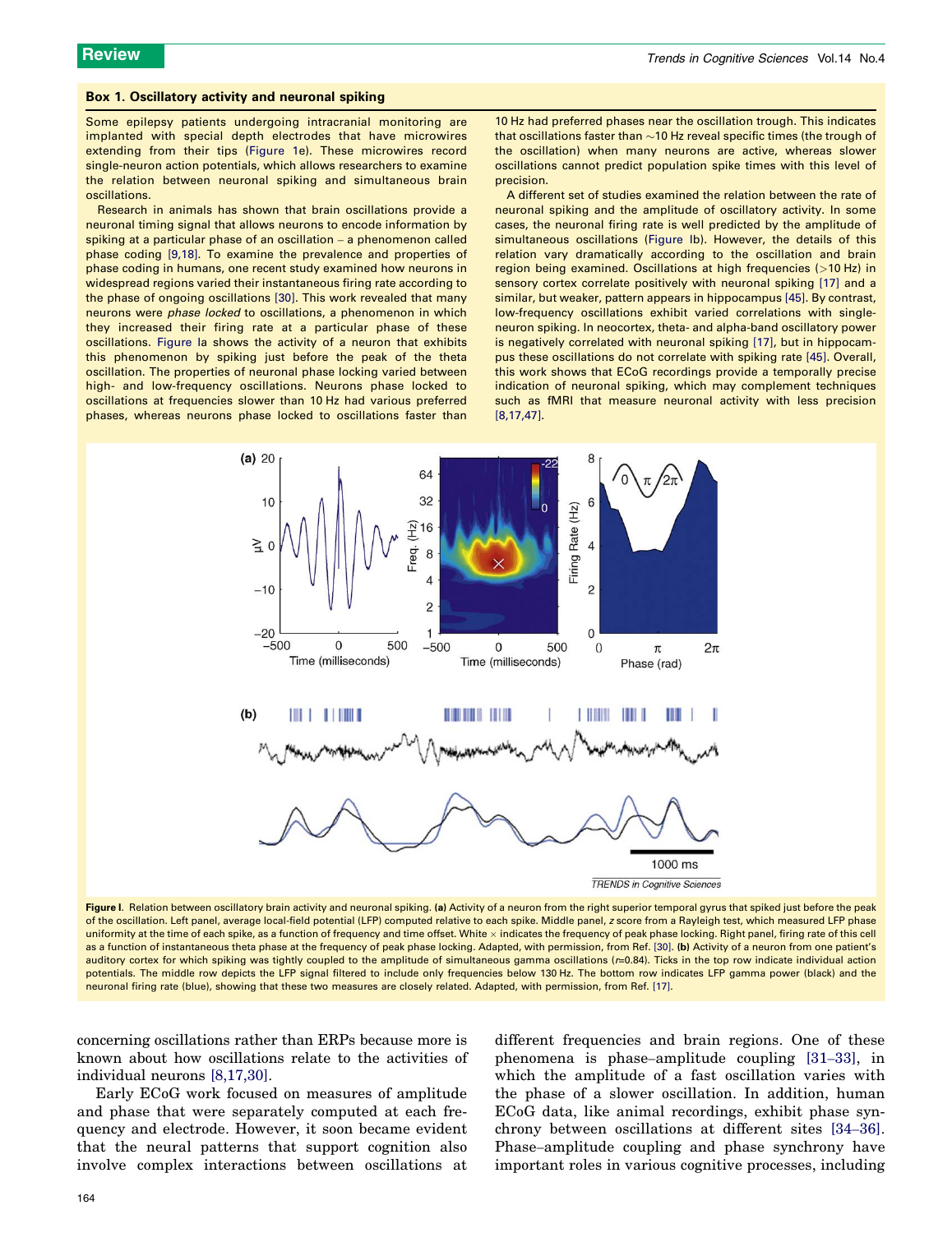#### <span id="page-3-0"></span>Box 2. Brain oscillations reveal neuronal correlates of specific cognitive representations

Research into human brain oscillations has generally sought to identify broad cognitive processes that are correlated with the properties of different neural signals. For example, research into hippocampal theta oscillation has characterized oscillatory activity that increases in amplitude during memory and navigation [\[49,88\]](#page-8-0). However, gamma oscillations can be used to reveal specific cortical network states and an examination of oscillatory activity in sensory cortices revealed that the identity of a percept was encoded in the landscape of gamma-band activity [\[59\]](#page-8-0). This indicates that cortical recordings of brain oscillations can predict sensory inputs, because individual stimuli were associated with distributed patterns of gamma activity that had different spatial topographies. These stimulusspecific patterns are important theoretically because they suggest that gamma oscillations can identify neuronal patterns that underlie specific cortical network states.

Following this line of work, a recent study examined stimulusspecific activity in human ECoG recordings [\[53\]](#page-8-0). This study measured gamma-band oscillatory brain activity in 37 patients

memorizing lists of letters. After each letter was presented, the amplitude of oscillatory activity at many sites varied according to the identity of the viewed letter. As an example of this phenomenon, Figure I depicts the amplitude of high-gamma activity observed at a site in left temporal cortex. At this site, an overall increase in gamma activity occurred  $\sim$ 100 ms after the letter appeared and the amplitude of this signal subsequently varied with the identity of the viewed letter. Significant numbers of electrodes exhibiting stimulus-specific activity were located in occipital and temporal regions. Furthermore, at some sites in occipital cortex these patterns encoded visual features of the shape of the viewed letter, which is consistent with previous observations that activity in sensory regions encodes perceptual features of stimuli [\[17,22,48\]](#page-7-0). This work shows that human ECoG recordings can reveal detailed information about the state of a cortical network. Because gamma-band activity appears in widespread brain regions [\[9,54\],](#page-7-0) stimulus-specific gamma patterns may be used to map the neural basis of various specific cognitive states in the future.



Figure I. Gamma-band correlates of specific cognitive representations. (a) Activity of an electrode in left temporal cortex that exhibited significant variations in highgamma (65-128 Hz) amplitude according to the identity of the stimulus that was viewed. The blue line indicates the gamma amplitude after viewing 'F', red indicates the gamma amplitude after viewing 'D', and orange indicates the mean gamma power across all letters. Shaded rectangles indicate time points at which this effect is significant (gray indicates p<0.05, black indicates p<10<sup>-5</sup>). (**b**) The mean high-gamma power for each letter at the time point corresponding to peak letter-related differences (indicated by the black dashed line in (a)). Modified, with permission, from Ref. [\[53\]](#page-8-0).

working and episodic memory [\[31,37,38\]](#page-8-0), as reviewed below.

In addition to oscillations that appear only at specific frequencies, researchers recently observed that ECoG recordings contain broadband signals that exhibit power changes at many frequencies simultaneously [\[1,39,40\]](#page-7-0). It has been suggested that these broadband power changes are caused by an increase in the spiking rate of nearby neurons [\[41\]](#page-8-0). Consistent with this is the observation that neuronal spiking positively correlates with broadband power [\[42\]](#page-8-0) and the prediction from computational models that spiking appears at various frequencies in ECoG recordings [\[4,43\]](#page-7-0). Together, these findings raise the intriguing possibility that standard ECoG electrodes can measure the rate of neuronal spiking that is nonoscillatory, even though these electrodes are much larger than those typically used to record action potentials. To this end, an important area of future research is the development of improved methods to distinguish broadband signals from narrowband oscillations.

Finally, a different set of studies examined the relation between ECoG data and other types of neural recordings. Examination of simultaneous recordings of ECoG oscillations and neuronal spiking revealed that neuronal spiking is correlated with the phase and amplitude of ECoG oscillations [\[17,30,44,42\]](#page-7-0) ([Box 1](#page-2-0)). Furthermore, research in humans and animals has shown that ECoG gamma oscillations correlate with the blood-oxygenation signal observed with functional magnetic resonance imaging (fMRI) [\[8,17,45](#page-7-0)–47]. Scientists have shown that fMRI reveals how the brain encodes diverse types of perceptual and conceptual information [\[48\]](#page-8-0). The correlation between fMRI data and ECoG gamma oscillations suggests that ECoG recordings can elucidate neural oscillations that underlie various cognitive representations (Box 2). Together, these findings indicate that ECoG is an important link between noninvasive human brain recordings (scalp EEG, MEG, and fMRI) and the direct brain recordings commonly made in animals.

# Oscillations and cognition

Over the past decade, researchers examining ECoG recordings of human brain oscillations identified neural correlates of various perceptual, motor and cognitive processes [\[1,2\].](#page-7-0) Below, we review how ECoG data have informed our understanding of the neural basis of four cognitive domains: working memory, episodic memory, language, and spatial cognition.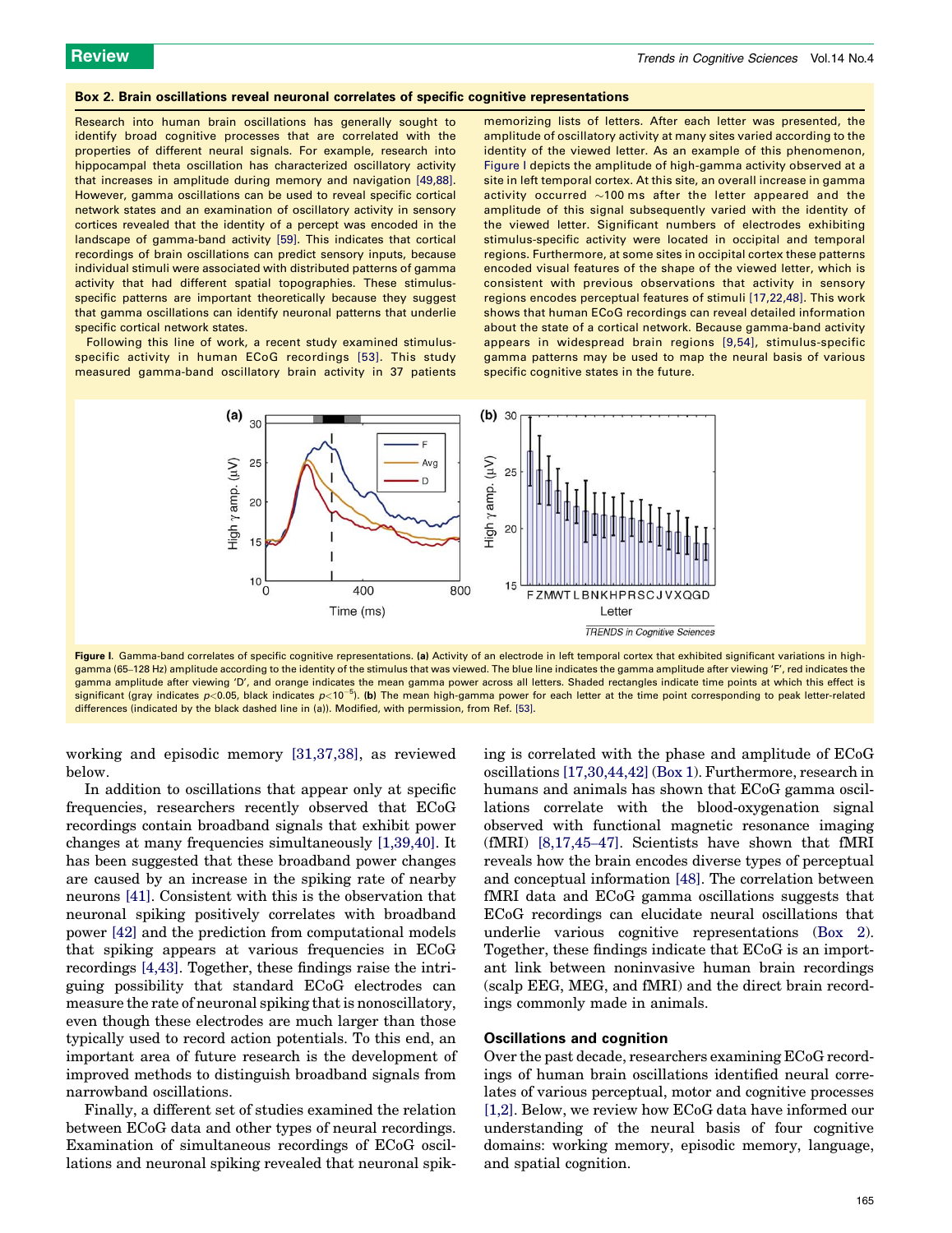# <span id="page-4-0"></span>Working memory

Working memory – the process of remembering a stimulus temporarily for immediate processing – is critical for many common tasks. Experimentally, researchers often examine working memory using a task in which a participant views a short list of items and, after a short delay, is asked to indicate whether a probe item appeared in the list (Figure 2a). Thus, a trial in this task has three phases: stimulus encoding, memory retention and memory retrieval.

Examining ECoG activity during stimulus encoding, researchers observed patterns of theta and gamma oscillations that help to illustrate how the brain encodes memories. After each stimulus presentation, theta oscillations at widespread regions undergo a phase reset (Figure 2b) [\[27\]](#page-8-0). Because individual neurons spike at different theta phases ([Box 1\)](#page-2-0) [\[30\]](#page-8-0), these phase resets cause the spiking of widespread neurons in precise temporal patterns. In addition to theta, after stimulus presentation there is an increase in the amplitude of gamma activity at many electrodes in temporal and occipital cortices [\[40,52\].](#page-8-0) This indicates that temporal and occipital cortices are involved in stimulus encoding, because elevated gamma activity indicates that nearby neurons are especially active [\[9,17\].](#page-7-0) Furthermore, this gamma activity has greater amplitude at the trough of simultaneous theta oscillations [\[37,53\]](#page-8-0), which supports the view that theta–gamma phase– amplitude coupling is important for memory encoding [\[31,50\]](#page-8-0). One study described a site in ventral temporal cortex that exhibited elevated gamma activity after viewing images of animals compared to images of tools [\[40\]](#page-8-0). Other ECoG studies also reported analogous patterns in which gamma activations were specific to certain stimulus classes [\[52,54](#page-8-0)–58]. These selective activations indicate that specific regions, especially in the ventral temporal lobe, encode different categories of cognitive representations [\[48\]](#page-8-0). Furthermore, recent work showed that gamma activity encodes the identities of specific stimuli ([Box 2\)](#page-3-0) [\[53\]](#page-8-0). Thus, ECoG gamma oscillations are a rich information source, revealing specific cortical network states [\[59,60\]](#page-8-0).

ECoG recordings of gamma activity can distinguish brain regions that process low-level visual percepts from areas that encode richer representations of consciously attended stimuli. One study examined recordings while patients were shown stimuli for different durations [\[61\]](#page-8-0). When a stimulus was presented rapidly and could not be recognized or attended, gamma activity appeared only in primary sensory regions. By contrast, when stimuli were presented for longer durations, high-amplitude gamma activity appeared for a long duration throughout ventral temporal cortex. Thus, when a stimulus is recognized and consciously attended, it 'ignites' neural assemblies in highlevel regions. A different study provided complementary evidence of the effect of attention on human brain oscillations by showing that gamma activity appears at many sites only when a patient actively attends to a stimulus (Figure 2c) [\[62\]](#page-8-0). Together, these findings indicate that much of the gamma activity of the brain is a correlate of conscious recognition of and attention to stimuli, rather than low-level perception.



Figure 2. Oscillatory brain activity in human working memory. (a) Schematic of a working memory task. (b) Phase-reset analysis of ECoG activity from an electrode in one patient's right subcallosal gyrus during this task. The color at each frequency and time point indicates the z score from a Raleigh test to evaluate the uniformity of the ECoG phase distribution (computed across trials). Warm colors indicate significant phase resetting. Modified, with permission, from Ref. [\[27\]](#page-8-0). (c) Gamma power from an electrode in Broca's area in a different patient performing a variant of this task in which each stimulus is preceded by an indication of whether the item should be attended (green dot) or ignored (red dot). The gamma power of this electrode is correlated with memory load, as this activity increases following stimuli that are remembered. Modified, with permission, from Ref. [\[62\]](#page-8-0). (d) Normalized oscillatory power at a site in one patient's parahippocampal gyrus that exhibited elevated theta activity during memory retention. Red coloring indicates elevated oscillatory power relative to the baseline. Modified, with permission, from Ref. [\[97\].](#page-9-0) (e) Electrode in a patient's right frontal cortex that resets to different phases between viewing study items (left) and viewing cues (right). Each plot is a circular histogram that indicates the number of trials in which different theta phases were observed 100 ms after stimulus onset (0 indicates the peak phase of theta, and 180 is the trough). The black arrow indicates the mean theta phase. Modified, with permission, from Ref. [\[66\]](#page-8-0).

After a person encodes a stimulus, their next task is to retain it in memory. ECoG recordings indicate that the set of brain regions that support working-memory maintenance is different from the areas involved in perception and involves some areas that were traditionally thought to support language [\[62\]](#page-8-0). One study observed that during memory retention oscillatory phase synchrony in the beta band  $(\sim]16-30$  Hz) occurs between sites in extrastriate cortex [\[34\].](#page-8-0) Notably, other human studies also reported phase synchrony in the beta range [\[35,36\]](#page-8-0) rather than in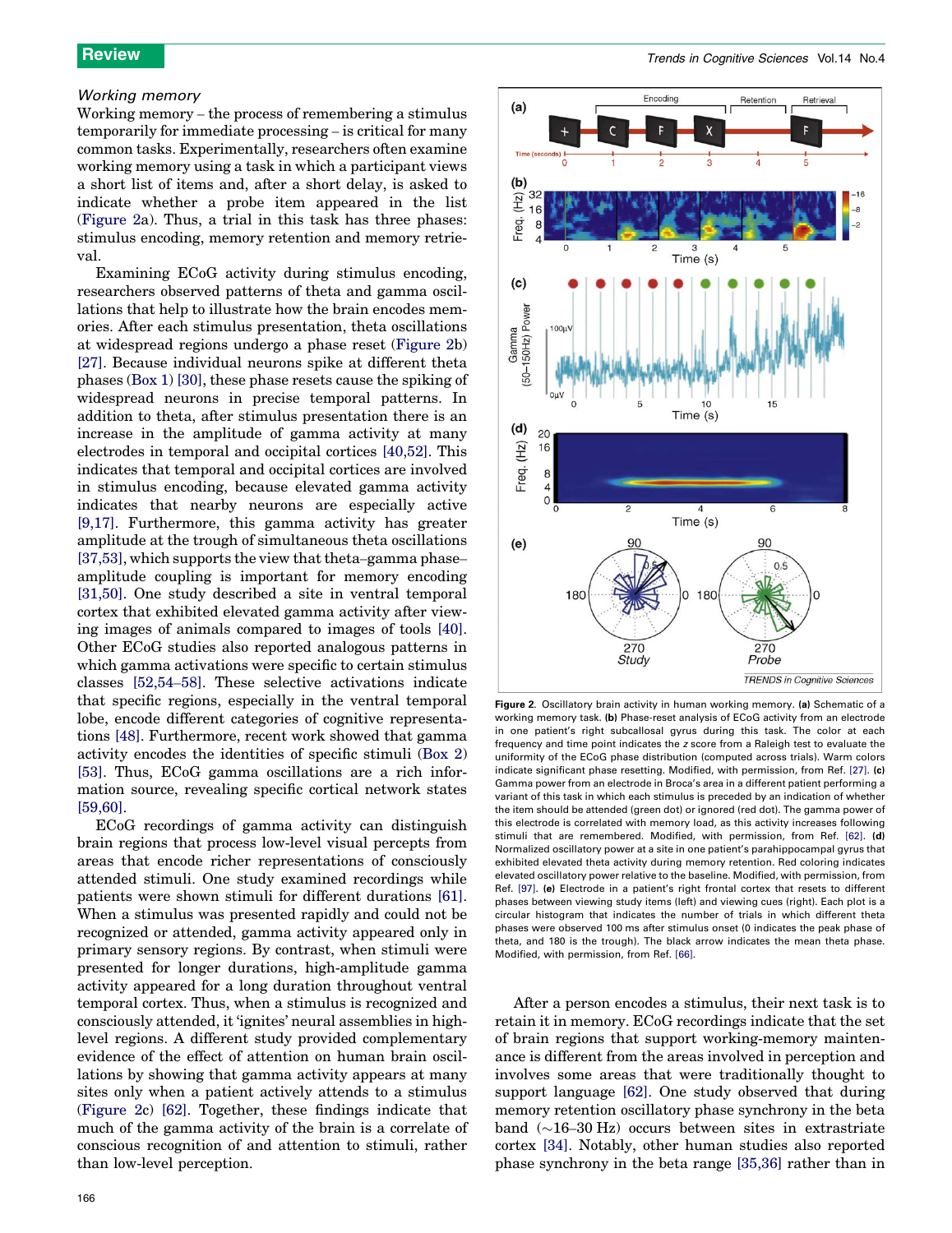the gamma band, where cortical phase synchrony typically appears in animals [\[11,22\].](#page-7-0) The different frequencies of cortical phase synchrony represent an important difference between the brains of humans and animals. Researchers have also examined the neural basis of memory retention by identifying electrophysiological patterns that correlate with memory load (the number of simultaneously remembered stimuli; [Figure 2c](#page-4-0)). In particular, the amplitude of gamma activity correlates with memory load in both neocortex [62–[64\]](#page-8-0) and hippocampus [\[65\].](#page-8-0) This widespread phenomenon indicates that various brain regions support memory maintenance and that gamma oscillations help to maintain persistent neural activations [\[9,11,23\]](#page-7-0). In addition to gamma, theta oscillations are also linked to memory maintenance. During memory maintenance, widespread neocortical sites exhibit increased theta power ([Figure 2d](#page-4-0)) [\[19\]](#page-7-0) and the hippocampus exhibits phase– amplitude coupling between theta and gamma oscillations [\[38\]](#page-8-0).

The final phase of each trial is the retrieval interval, in which the participant determines whether a probe stimulus matches one of the remembered list items. ECoG recordings during this interval are informative about the types of neural computations that support memory retrieval. After a probe is viewed, theta oscillations at many sites again exhibit phase resets ([Figure 2b](#page-4-0),e). However, between the probe and the list items, some sites reset to different phases [\[66\],](#page-8-0) with varying levels of precision [\[27\]](#page-8-0). These phase resets occur in an arrangement [\[66\]](#page-8-0) that is consistent with the peak and trough phases of theta supporting memory encoding and retrieval, respectively [\[51\]](#page-8-0). ECoG recordings also reveal the nature of the neural computations involved in comparing a stimulus to the contents of memory. For example, in one study the amplitude of frontal activity in the delta band (1–4 Hz) correlated with the similarity between the probe and the items held in memory [\[67\].](#page-8-0) This establishes electrophysiological support for psychological theories that humans recognize stimuli by computing a graded measure of the similarity between a percept and the contents of memory [\[68,69\].](#page-8-0)

#### Episodic memory

An issue of significant practical and theoretical interest is why people remember some events easily whereas they are unable to remember others despite much effort [\[70\].](#page-8-0) This issue is a core topic in the study of episodic memory (i.e., memory for autobiographical events). One technique for probing the neural basis of episodic memory is the freerecall task. In this task, a person is presented with a list of items and is later asked to recall the items in any order.

Analysis of ECoG recordings while patients performed the free-recall task revealed theta and gamma oscillations in widespread brain regions that varied in amplitude according to whether a viewed stimulus was recalled successfully [\[20\].](#page-8-0) Later studies showed that these oscillations were especially prominent at gamma frequencies in the left inferior frontal gyrus [\[71\]](#page-8-0), which is consistent with neuroimaging studies implicating this region in memory formation [\[72\].](#page-8-0) The high spatial resolution of ECoG was critical for identification of this phenomenon, which had not been observed previously with noninvasive recordings. Furthermore, during memory retrieval, theta and gamma activity appeared in the same set of brain regions as during encoding [\[73\]](#page-8-0). This supports the view that memory retrieval involves reinstatement of the pattern of brain activity that appeared during learning [\[70\].](#page-8-0)

A broad body of literature shows that the hippocampus underlies long-term memory [\[49,74\]](#page-8-0), so it is important to characterize the electrophysiological activity in this region during memory formation. This research revealed that humans and animals exhibit different patterns of memory-related hippocampal activity. In animals, hippocampal theta oscillations increase in amplitude during memory encoding [\[49,75\].](#page-8-0) By contrast, human memory formation is associated with decreased hippocampal activity at many frequencies [\[71\].](#page-8-0) A subsequent study further illustrated the complex role of the hippocampus in human memory, showing that hippocampal activity (measured via slow ECoG voltage shifts) is positively correlated with successfully remembering stimuli that are retained for long durations and negatively correlated with remembering stimuli that are retained for short durations [\[76\]](#page-8-0). These differing patterns suggest that humans use different physiological processes to remember items that must be retained for different lengths of time [\[77\].](#page-9-0)

ECoG data indicate that distinct patterns of cortical activity support memory formation during periods of high and low attention. Remembering the viewing of a common word requires more attention than memorizing a novel stimulus. Accordingly, memorizing common words elicited a larger N400 ERP response compared with memorizing rare words. This pattern appeared in rhinal cortex but not hippocampus [\[78\]](#page-9-0). Scalp EEG also showed that successful memory formation when attention is high is associated with greater gamma activity in posterior cortices compared with memory formation during low attention [\[77\]](#page-9-0). Importantly, this research indicates that attention-related differences in the neural correlates of memory formation are limited to neocortex rather than hippocampus [\[78\].](#page-9-0)

A body of research indicates that episodic memories are initially encoded in hippocampus and later consolidated into neocortex [\[74\]](#page-8-0). This theory predicts that there is communication between hippocampus and neocortex during memory encoding [\[79\].](#page-9-0) Supporting this prediction, several ECoG studies report synchronous oscillations between hippocampus and neocortex. When a stimulus is successfully memorized, there is increased gamma-band coherence (a similar phenomenon to phase synchrony) between rhinal cortex and hippocampus [\[13\]](#page-7-0). Furthermore, during memory retrieval there is increased gamma activity in the layers of entorhinal cortex that project to hippocampus [\[80\]](#page-9-0). Cortico–hippocampal communication also appears outside of controlled experiments, as demonstrated by the finding that increased rhinal–hippocampal coherence during sleep predicts that dreams would be remembered [\[81\]](#page-9-0). These findings show that cortico–hippocampal interactions play an important role in human memory and, more broadly, demonstrate that neuronal oscillations are not only informative about the activity within individual brain areas, but also show how information is transferred between regions.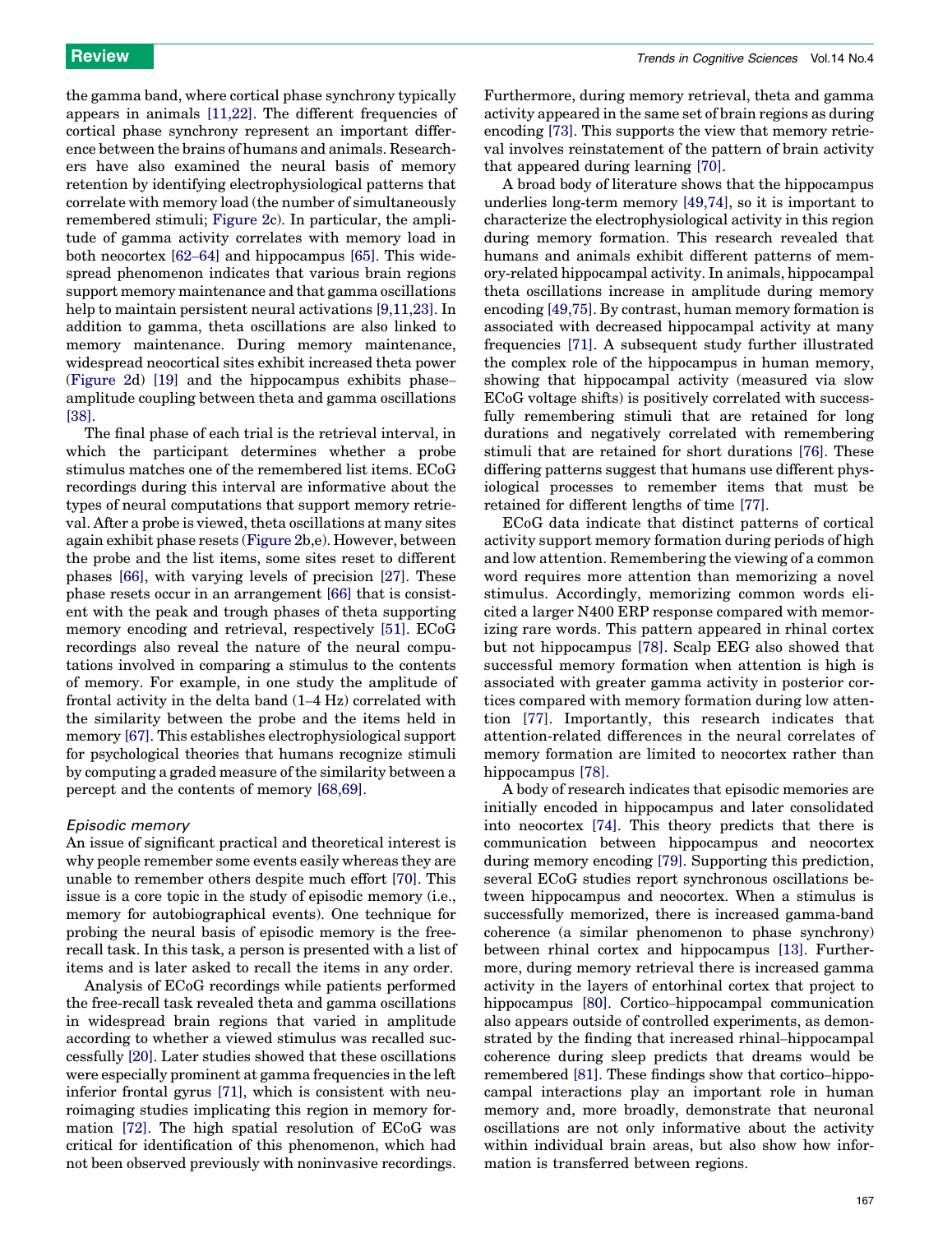### Language

ECoG recordings are especially useful for studying the neural basis of auditory linguistic processes because electrodes are frequently implanted in regions that are critical for listening and speaking. ECoG recordings during listening and speaking support the traditional view that language comprehension is supported by Wernicke's area and that language production involves Broca's area [\[1,56,82\].](#page-7-0) However, these studies also implicate more widespread cortical networks in language.

After hearing a word, there is a dramatic increase in the amplitude of gamma activity in regions near Wernicke's area, including the superior temporal gyrus (STG) and the superior temporal sulcus (STS) [\[1,82\]](#page-7-0). ECoG recordings revealed that language-related gamma oscillations flow from the posterior STG to the middle STG and then to the STS. In the STG, gamma activity generally encodes low-level acoustic properties of a sound [\[82\]](#page-9-0). However, when this activity reaches the STS, its amplitude and duration encode lexical information [\[56,82\]](#page-8-0). This progression of gamma activity is consistent with a model proposing the sequential processing of linguistic information along the STG–STS pathway [\[83\].](#page-9-0) Languagerelated activity also appears outside the temporal lobe, as demonstrated by the finding that there is increased gamma activity in parietal and frontal cortices when a perceived syllable is consciously recognized [\[84\].](#page-9-0) The amplitude of gamma oscillations is greater when a person listens to external speech compared to hearing their own words [\[56\].](#page-8-0) This indicates that speech-related neuronal activity correlates with attentional demands, because greater attention is required to comprehend a different person's speech than one's own words.

ECoG studies provided data supporting theories that semantic information is represented throughout bilateral temporal regions [\[48\]](#page-8-0), but that low-level linguistic information is represented only in the language-dominant hemisphere [\[83\].](#page-9-0) One study found that when a patient performed a lexical decision task, gamma activity appeared only in the temporal cortex of the languagedominant hemisphere. By contrast, a picture-naming task, which required access to deeper semantic information, elicited gamma activity in bilateral temporal regions [\[40\]](#page-8-0). Semantic information is also represented in frontal regions, as demonstrated by a study that examined ECoG recordings from patients who had to judge whether two words were semantically related. This study reported that some frontal sites exhibited gamma activity in a dynamic pattern that varied with the semantic properties of a word pair. Here, processing of two unrelated words immediately elicited brief high-amplitude gamma activity, whereas viewing of two related words induced lower-amplitude gamma activity that appeared only after a delay [\[1\]](#page-7-0). The detailed structure of these patterns indicates that neural activity in human frontal cortex exhibits important temporal variations.

A recent study investigated ECoG recordings in Broca's area to examine the role of this region in language comprehension and production [\[85\].](#page-9-0) Examining recordings while participants viewed words that they were asked to inflect and imagine speaking, the authors identified three ERP components whose amplitudes correlated with different linguistic processes: The ERP component at  $\sim$ 200 ms encoded the lexical properties of the word (whether it was rare or common), the  $\sim$ 320-ms component reflected processes related to word inflection, and the  $\sim$ 450-ms component correlated with the phonological properties (number of syllables). These ERP components appeared at different recording sites, indicating that Broca's area contains a series of spatially distinct neuronal networks that sequentially perform different linguistic computations.

ECoG recordings revealed that speech production is associated with gamma activity in various brain regions, including not only Broca's area, but also other prefrontal and temporal cortices [\[1,56\].](#page-7-0) This extends the traditional view that Broca's area is the focus of speech production. Furthermore, analysis of the temporal dynamics of ECoG activity during speech has led to additional insights. Frontal gamma activity is elevated  $\sim 800$  ms before speaking, which suggests that this area supports speech–motor planning in addition to direct motor output [\[56\]](#page-8-0). During speaking, gamma activity is synchronized between several cortical regions, including the mouth region of motor cortex, various frontal regions and Wernicke's area [\[86\]](#page-9-0).

#### Spatial cognition

Spatial navigation is an essential behavior for nearly all humans and animals. Because navigation is such an innate function, understanding its neural basis can reveal important similarities and differences between human and animal neurophysiology. Although patients undergoing ECoG monitoring are confined to a hospital bed, researchers can examine neural correlates of spatial processing using computer-based virtual navigation tasks [87–[89\].](#page-9-0)

During navigation, the human brain exhibits several patterns of theta and gamma oscillations related to spatial processing. When a human moves through an environment, there is a widespread increase in the amplitude of theta activity [\[87,88\]](#page-9-0). This is similar to the movementrelated theta oscillations observed in animals [\[49\]](#page-8-0). Furthermore, the amplitude of human theta oscillations positively correlates with navigation performance [\[90\]](#page-9-0), adding to evidence that theta critically supports spatial processing [\[49\].](#page-8-0)

The ability of human intracranial recordings to record from deep brain structures allowed researchers to compare the properties of hippocampal theta between humans and animals. As a result, researchers identified two important interspecies differences. In rodents, hippocampal theta oscillations reliably appear at 4–8 Hz [\[49\]](#page-8-0). However, in humans, hippocampal oscillations usually appear instead at 1–4 Hz [\[30,88,90](#page-8-0)–94]. Furthermore, whereas rodent theta oscillations are routinely sustained for over 10 s [\[18,49\]](#page-7-0), human hippocampal oscillations usually appear only transiently [\[87,88\]](#page-9-0) and sometimes not at all [\[95\]](#page-9-0). Despite these differences, it seems that human 1–4-Hz hippocampal oscillations are functionally analogous to rodent 4–8-Hz theta. During navigation, both of these oscillations increase in amplitude during movement [\[49,88,89\]](#page-8-0) and the phase of both oscillations modulates neuronal spiking [\[15,18,30\]](#page-7-0). Unlike the activity in hippocampus, human neocortical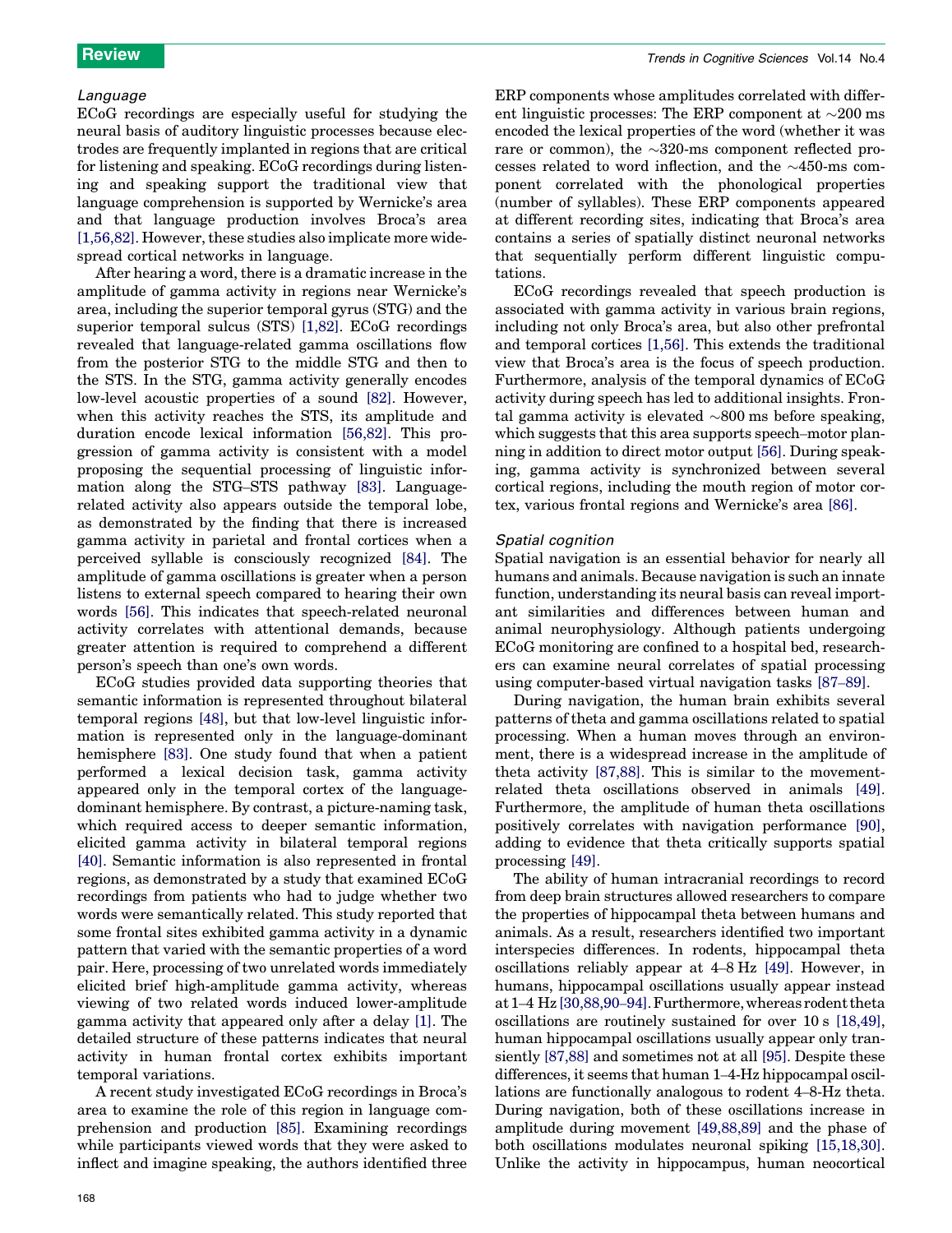<span id="page-7-0"></span>theta oscillations usually appear at 4–8 Hz [\[31,30,87\]](#page-8-0). However, a recent study reported significant 1–4-Hz coherence between hippocampus and neocortex [\[93\],](#page-9-0) suggesting that the human neocortex also exhibits 1–4-Hz activity in addition to theta [\[32\].](#page-8-0)

Beyond theta, navigation-related brain oscillations also appear in the gamma band [\[87,88\].](#page-9-0) Neuroimaging and lesion studies have shown that the right hemisphere plays a unique role in spatial cognition [\[96\].](#page-9-0) In agreement with the literature on hemisphere lateralization, a recent ECoG study compared the prevalence of navigation-related oscillations throughout the brain and found that navigationrelated gamma activity was especially prevalent in the right hemisphere [\[89\]](#page-9-0). This supports the view that the right hemisphere is important for spatial processing and supplements research indicating that gamma oscillations and fMRI activations identify similar neuronal patterns [8,17].

#### Conclusions and future directions

Human ECoG recordings have implicated brain oscillations in various types of brain functions, including both cognitive and sensorimotor processes [1,2]. Although oscillations at many frequencies correlate with different cognitive processes, the theta and gamma bands most frequently correlate with task demands. Theta and gamma oscillations each have distinct physiological and computational properties ([Box 1](#page-2-0)). Thus, these oscillations provide insight into the neuronal processes that underlie different human cognitive processes. Theta oscillations are more closely associated with temporally precise neuronal spiking, rather than changes in firing rate [17,30,45]. This suggests that cognitive processes that correlate with theta activity, such as movement during navigation [\[87\]](#page-9-0) and working memory retention [19,97], are supported neurally by temporally precise spiking, rather than by firing-rate changes. By contrast, gamma-band activity is correlated with both elevated neuronal firing rates [8,11,17,41] and precisely timed spiking [9,30]. Thus, cognitive variables that relate to gamma activity, such as memory load [\[63,64\]](#page-8-0), are probably associated with neuronal computations that involve both rate and temporal coding. Beyond theta and gamma, an ECoG signal of emerging interest is broadband power. Broadband power changes are an indication of cognitive processes that involve firing-rate changes but not temporally precise oscillatory spiking [4]. More generally, these signals show that ECoG recordings can be used to elucidate the neuronal patterns that support different human cognitive processes. Because ECoG reveals this information with greater precision than noninvasive techniques, it allows researchers to probe human brain activity with a rare level of detail. Thus, ECoG data have revealed unique human electrophysiological phenomena that do not appear in animals [\[34,30,85,89,97\],](#page-8-0) as well as similarities between human and animal brain activities [5,8,17,45,49,87,88].

There are several exciting developments underway in the study of cognitive electrophysiology using ECoG data. Perhaps the most important of these is the study of oscillatory communication across regions [10,14,35,44,97,98] and of interactions between oscillations at different

frequencies within the same region [\[31,33,37,38\]](#page-8-0). To the extent that oscillations at different frequencies correlate with different functional processes, cross-frequency interactions seem to play a critical role in linking physically disparate neuronal networks [\[32\].](#page-8-0) Thus, an important area of future research is to identify how oscillatory interactions across both regions and frequencies relate to cognitive processes. Another emerging research trend is the use of real-time 'closed loop' systems that vary the parameters of an experiment according to instantaneous brain activity [\[99,100\]](#page-9-0). This research seeks to determine whether brain recordings can be used to alter human behavioral performance, and thus this work has the potential to distinguish the neural signals that have a causal role in behavior.

### Acknowledgements

We are grateful to Jeremy Caplan, Delphine Dahan, Arne Ekstrom, Brad Lega, Jeremy Manning, Sean Polyn, Ashwin Ramayya, Per Sederberg, Mijail Serruya, Marieke van Vugt, Christoph Weidemann, and Kareem Zaghloul for helpful feedback. This work was sponsored by National Institutes of Health research grants MH61975, MH062196, NS054575, and National Science Foundation grant SBE0354378.

#### References

- 1 Crone, N.E. et al. (2006) High-frequency gamma oscillations and human brain mapping with electrocorticography. Prog. Brain Res. 159, 275–295
- 2 Jerbi, K. et al. (2009) Task-related gamma-band dynamics from an intracerebral perspective: review and implications for surface EEG and MEG. Hum. Brain Mapp. 30, 1758–1771
- 3 Engel, A.K. et al. (2005) Invasive recordings from the human brain clinical insights and beyond. Nat. Rev. Neurosci. 6, 35–47
- 4 Miller, K.J. et al. (2009) Power-law scaling in the brain surface electric potential. PLoS Comput. Biol. 5 (2)
- 5 Dalal, S. et al. (2009) Simultaneous MEG and intracranial EEG recordings during attentive reading. Neuroimage 45, 1289–1304
- 6 Jerbi, K. et al. (2009) Saccade related gamma-band activity in intracerebral EEG: dissociating neural from ocular muscle activity. Brain Topogr. 22, 18–23
- 7 Lachaux, J.P. et al. (2003) Intracranial EEG and human brain mapping. J. Physiol. (Paris) 97, 613–628
- 8 Logothetis, N.K. (2003) The underpinnings of the BOLD functional magnetic resonance imaging signal. J. Neurosci. 23, 3963–3971
- 9 Fries, P. et al. (2007) The gamma cycle. Trends Neurosci. 30, 309–316
- 10 Womelsdorf, T. et al. (2007) Modulation of neuronal interactions through neuronal synchronization. Science 316, 1609–1612
- 11 Fries, P. (2009) Neuronal gamma-band synchronization as a fundamental process in cortical computation. Annu. Rev. Neurosci. 32, 209–224
- 12 Kopell, N. et al. (2000) Gamma rhythms and beta rhythms have different synchronization properties. Proc. Natl. Acad. Sci. U. S. A. 97, 1867–1872
- 13 Fell, J. et al. (2001) Human memory formation is accompanied by rhinal-hippocampal coupling and decoupling. Nat. Neurosci. 4, 1259– 1264
- 14 Gregoriou, G. et al. (2009) High-frequency, long-range coupling between prefrontal and visual cortex during attention. Science 324, 1207–1210
- 15 Klausberger, T. et al. (2003) Brain-state- and cell-type-specific firing of hippocampal interneurons in vivo. Nature 421, 844–848
- 16 Cardin, J. et al. (2009) Driving fast-spiking cells induces gamma rhythm and controls sensory responses. Nature 459, 663–667
- 17 Nir, Y. et al. (2007) Coupling between neuronal firing rate, gamma LFP, and BOLD fMRI is related to interneuronal correlations. Curr. Biol. 17, 1275–1285
- 18 O'Keefe, J. and Recce, M.L. (1993) Phase relationship between hippocampal place units and the EEG theta rhythm. Hippocampus 3, 317–330
- 19 Raghavachari, S. et al.  $(2001)$  Gating of human theta oscillations by a working memory task. J. Neurosci. 21, 3175–3183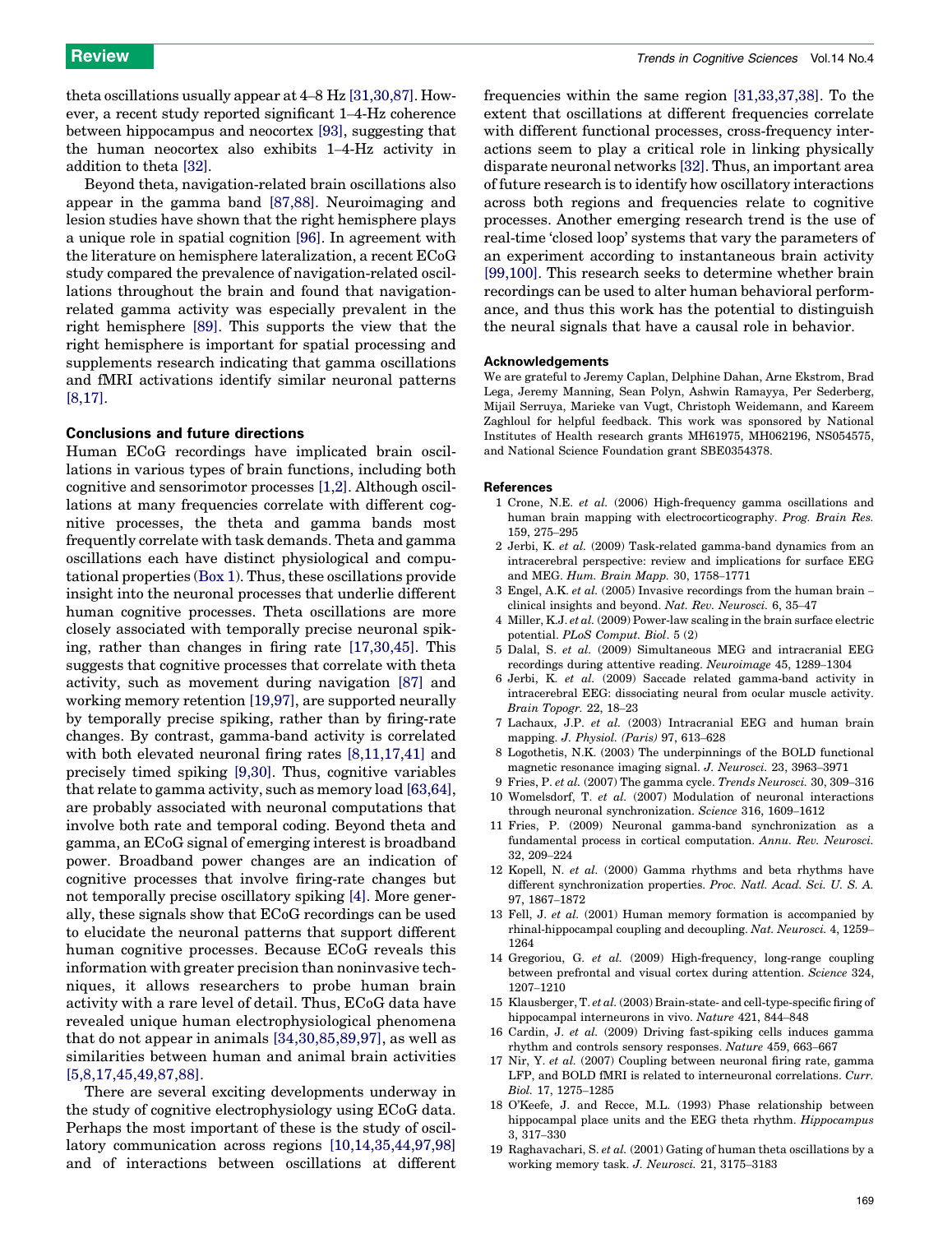- <span id="page-8-0"></span>20 Sederberg, P.B. et al. (2003) Theta and gamma oscillations during encoding predict subsequent recall. J. Neurosci. 23, 10809–10814
- 21 Huerta, P.T. and Lisman, J.E. (1995) Bidirectional synaptic plasticity induced by a single burst during cholinergic theta oscillation in CA1 in vitro. Neuron 15, 1053–1063
- 22 Singer, W. and Gray, C.M. (1995) Visual feature integration and the temporal correlation hypothesis. Annu. Rev. Neurosci. 18, 555–586
- 23 Jensen, O. et al. (2007) Human gamma-frequency oscillations associated with attention and memory. Trends Neurosci. 30, 317–324
- 24 Rotermund, D. et al. (2009) Attention improves object representation in visual cortical field potentials. J. Neurosci. 29, 10120–10130
- 25 Tallon-Baudry, C. et al. (2005) Attention modulates gamma-band oscillations differently in the human lateral occipital cortex and fusiform gyrus. Cerebral Cortex 15, 654–662
- 26 Ray, S. et al. (2008) High-frequency gamma activity  $(80-150 \text{ Hz})$  is increased in human cortex during selective attention. Clin. Neurophysiol. 119, 116–133
- 27 Rizzuto, D. et al. (2003) Reset of human neocortical oscillations during a working memory task. Proc. Natl. Acad. Sci. U. S. A. 100, 7931–7936
- 28 Shah, A. et al. (2004) Neural dynamics and the fundamental mechanisms of event-related brain potentials. Cerebral Cortex 14, 476–483
- 29 Yeung, N. et al. (2004) Detection of synchronized oscillations in the encephalogram: an evaluation of methods. Psychophysiology 41, 822– 832
- 30 Jacobs, J. et al. (2007) Brain oscillations control timing of singleneuron activity in humans. J. Neurosci. 27, 3839–3844
- 31 Canolty, R.T. et al. (2006) High gamma power is phase-locked to theta oscillations in human neocortex. Science 313, 1626–1628
- 32 Schroeder, C. et al. (2008) Neuronal oscillations and visual amplification of speech. Trends Cogn. Sci. 12, 106–113
- 33 Tort, A. et al. (2008) Dynamic cross-frequency couplings of local field potential oscillations in rat striatum and hippocampus during performance of a T-maze task. Proc. Natl. Acad. Sci. U. S. A. 105, 20517–20522
- 34 Tallon-Baudry, C. et al. (2001) Oscillatory synchrony between human extrastriate areas during visual short-term memory maintenance. J. Neurosci. 21 RC177, 1–5
- 35 Sehatpour, P. et al. (2008) A human intracranial study of long-range oscillatory coherence across a frontal–occipital–hippocampal brain network during visual object processing. Proc. Natl. Acad. Sci. U. S. A. 105, 4399–4404
- 36 Gaillard, R. et al. (2009) Converging intracranial markers of conscious access. PLoS Biol. 7 (3), e61
- 37 Mormann, F. et al. (2005) Phase/amplitude reset and theta–gamma interaction in the human medial temporal lobe during a continuous word recognition memory task. Hippocampus 15, 890–900
- 38 Axmacher, N. et al. (2010) Cross-frequency coupling supports multiitem working memory in the human hippocampus. Proc. Natl. Acad. Sci. U. S. A. (in press) [DOI:10.1073/pnas.0911531107](http://dx.doi.org/10.1073/pnas.0911531107)
- 39 Lachaux, J.P. et al. (2000) A quantitative study of gamma-band activity in human intracranial recordings triggered by visual stimuli. Eur. J. Neurosci. 12, 2608–2622
- 40 Tanji, K. et al. (2005) High-frequency  $\gamma$ -band activity in the basal temporal cortex during picture-naming and lexical-decision tasks. J. Neurosci. 25, 3287–3293
- 41 Miller, K.J. et al. (2007) Spectral changes in cortical surface potentials during motor movement. J. Neurosci. 27, 2424–2432
- 42 Manning, J. et al. (2009) Broadband shifts in LFP power spectra are correlated with single-neuron spiking in humans. J. Neurosci. 29, 13613–13620
- 43 Milstein, J. et al. (2009) Neuronal shot noise and Brownian  $1/f^2$ behavior in the local field potential. PLoS One 4 (2), 1–5
- 44 Sirota, A. et al. (2008) Entrainment of neocortical neurons and gamma oscillations by the hippocampal theta rhythm. Neuron 60, 683–697
- 45 Ekstrom, A. et al. (2009) Correlation between BOLD fMRI and thetaband local field potentials in the human hippocampal area. J. Neurophysiol. 101, 2668–2678
- 46 Lachaux, J.P. et al. (2008) Silence is golden: transient neural deactivation in the prefrontal cortex during attentive reading. Cerebral Cortex 18, 443–450
- 47 Ojemann, G. et al. (2009) Neuronal correlates of functional magnetic resonance imaging in human temporal cortex. Brain 133, 46–59
- 48 Mitchell, T. et al. (2008) Predicting human brain activity associated with the meanings of nouns. Science 320, 1191–1195
- 49 Buzsáki, G. (2005) Theta rhythm of navigation: link between path integration and landmark navigation, episodic and semantic memory. Hippocampus 15, 827–840
- 50 Lisman, J. and Idiart, M.A. (1995) Storage of  $7\pm2$  short-term memories in oscillatory subcycles. Science 267, 1512–1515
- 51 Hasselmo, M.E. et al. (2002) A proposed function for hippocampal theta rhythm: separate phases of encoding and retrieval enhance reversal of prior learning. Neural Comput. 14, 793–817
- 52 Lachaux, J.P. et al. (2005) The many faces of the gamma band response to complex visual stimuli. NeuroImage 25, 491–501
- 53 Jacobs, J. and Kahana, M.J. (2009) Neural representations of individual stimuli in humans revealed by gamma-band ECoG activity. J. Neurosci. 29, 10203–10214
- 54 Crone, N.E. et al. (1998) Functional mapping of human sensorimotor cortex with electrocorticographic spectral analysis. II. Event-related synchronization in the gamma band. Brain 121, 2301–2315
- 55 Kraskov, A. et al. (2007) Local field potentials and spikes in the human medial temporal lobe are selective to image category. J. Cogn. Neurosci. 19, 479–492
- 56 Towle, V. et al. (2008) ECoG gamma activity during a language task: differentiating expressive and receptive speech areas. Brain 131, 2013–2027
- 57 Mainy, N. et al. (2008) Cortical dynamics of word recognition. Hum. Brain Mapp. 29, 1215–1230
- 58 Edwards, E. et al. (2009) Comparison of time–frequency responses and the event-related potential to auditory speech stimuli in human cortex. J. Neurophysiol. 102, 377–386
- 59 Freeman, W. (1991) The physiology of perception. Sci. Am. 264, 78–85
- 60 Andersen, R. et al. (2004) Selecting the signals for a brain–machine interface. Curr. Opin. Neurobiol. 14, 720–726
- 61 Fisch, L. et al. (2009) Neural ''ignition'': enhanced activation linked to perceptual awareness in human ventral stream visual cortex. Neuron 64, 562–574
- 62 Mainy, N. et al. (2007) Neural correlates of consolidation in working memory. Hum. Brain Mapp. 28, 183–193
- 63 Howard, M.W. et al. (2003) Gamma oscillations correlate with working memory load in humans. Cerebral Cortex 13, 1369–1374
- 64 Meltzer, J.A. et al. (2008) Effects of working memory load on oscillatory power in human intracranial EEG. Cerebral Cortex 18, 1843–1855
- 65 van Vugt, M.K. et al. (2010) Hippocampal gamma oscillations increase with working memory load. J. Neurosci. 30, 2694–2699
- 66 Rizzuto, D. et al. (2006) Human neocortical oscillations exhibit theta phase differences between encoding and retrieval. NeuroImage 31, 1352–1358
- 67 van Vugt, M.K. et al. (2009) Intracranial electroencephalography reveals two distinct two similarity effects during item recognition. Brain Res. 1299, 33–44
- 68 Estes, W.K. (1994) Classification and Cognition, Oxford University Press
- 69 Sekuler, R. and Kahana, M.J. (2007) A stimulus-oriented approach to memory. Curr. Dir. Psychol. Sci. 16 (6), 305–310
- 70 Polyn, S.M. and Kahana, M.J. (2008) Memory search and the neural representation of context. Trends Cogn. Sci. 12, 24–30
- 71 Sederberg, P.B. et al. (2007) Hippocampal and neocortical gamma oscillations predict memory formation in humans. Cerebral Cortex 17, 1190–1196
- 72 Fernández, G. et al. (1998) Successful verbal encoding into episodic memory engages the posterior hippocampus: a parametrically analyzed functional magnetic resonance imaging study. J. Neurosci. 18, 1841–1847
- 73 Sederberg, P.B. et al. (2007) Gamma oscillations distinguish true from false memories. Psychol. Sci. 18, 927–932
- 74 Nadel, L. and Moscovitch, M. (1997) Memory consolidation, retrograde amnesia and the hippocampal complex. Curr. Opin. Neurobiol. 7, 217–227
- 75 Berry, S.D. and Thompson, R.F. (1978) Prediction of learning rate from the hippocampal electroencephalogram. Science 200, 1298–1300
- 76 Axmacher, N. et al. (2009) Working memory-related hippocampal deactivations interferes with long-term memory formation. J. Neurosci. 29, 1052–1060